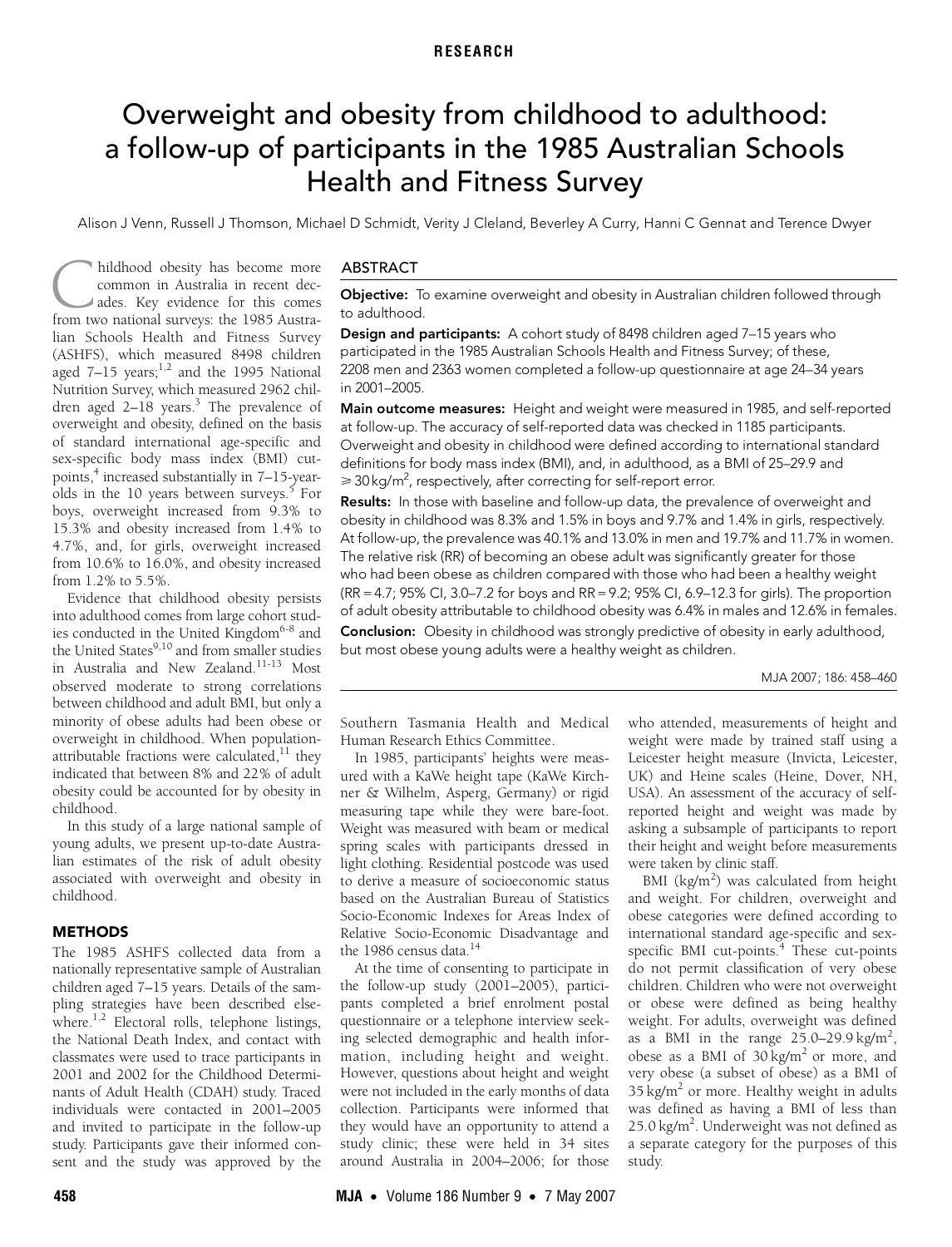1 Correlation coefficients for associations of body mass index (BMI) in childhood with BMI in adulthood,\* by age in 1985 and sex

| Age in 1985 | Rank correlation coefficient <sup>†</sup> |            |  |  |
|-------------|-------------------------------------------|------------|--|--|
| (years)     | Male (n)                                  | Female (n) |  |  |
| 7           | 0.38(223)                                 | 0.41(257)  |  |  |
| 8           | 0.37(250)                                 | 0.59(266)  |  |  |
| 9           | 0.53(244)                                 | 0.50(285)  |  |  |
| 10          | 0.54(261)                                 | 0.51(267)  |  |  |
| 11          | 0.56(265)                                 | 0.57(286)  |  |  |
| 12          | 0.51(240)                                 | 0.43(272)  |  |  |
| 13          | 0.56(238)                                 | 0.49(250)  |  |  |
| 14          | 0.49(264)                                 | 0.59(243)  |  |  |
| 15          | 0.47(223)                                 | 0.54(237)  |  |  |
|             |                                           |            |  |  |

\* BMI in adulthood corrected for self-report error. † Spearman's rank correlation coefficients showing the strength of relationship between childhood BMI in rank order and adult BMI in rank order.

#### Statistical analysis

Clinic BMI measures were used to predict the difference between self-reported and clinic BMI. A linear regression model was used to obtain a correction factor that gave estimates of clinic BMI from self-reported BMI. Confidence intervals were derived according to a previously described method. $<sup>1</sup>$ </sup>

Relative risks (RRs) were obtained by means of the log binomial model, adjusting for age. Population-attributable fractions (PAFs) were obtained from RRs by the formula PAF =*P*(RR −1)/[1 +*P*(RR −1)], where *P* is the probability of exposure to the risk factor. Confidence intervals were obtained from the estimated distribution of the RRs from the log binomial distribution and a method previously described to obtain PAF confidence intervals from a logistic model, $^{16}$  $^{16}$  $^{16}$  extended for use with the log binomial model.

## RESULTS

Of the original ASHFS participants, 6840 (80.5%) were traced and contacted, and 5170 (75.6%) agreed to participate in the follow-up study. Of these, 2208 men and 2363 women self-reported their heights and weights. The mean age of participants was 29.3 years for men and 29.2 years for women. Mean heights for men and women were 179.6 cm and 165.6 cm, and mean weights were 83.4 kg and 66.0 kg, respectively. Twenty-nine per cent of men and 23% of women reported current regular smoking.

A comparison of participants who did and did not enrol into the CDAH follow-up study, based on their characteristics at baseline in

1985, showed that men who enrolled had a significantly lower mean BMI at baseline than those who did not enrol  $(18.1 \text{ kg/m}^2 \text{ v})$ 18.2 kg/m<sup>2</sup>), but were not significantly different in age or socioeconomic status. Women enrolled in the follow-up were significantly older at baseline (mean age, 11.4 years v 11.3 years), of lower mean BMI (18.2 kg/m<sup>2</sup> v  $18.4 \text{ kg/m}^2$ ), and higher socioeconomic status (26% v 21% in the highest quarter by postcode of residence) than those who did not enrol. While these differences were statistically significant (*P* < 0.01), they were small in absolute terms.

### BMI at baseline and follow-up

For those with baseline and follow-up data, the 1985 prevalence of overweight was 8.3% in boys and 9.7% in girls, and the prevalence of obesity was 1.5% in boys and 1.4% in girls. In adulthood, based on corrected selfreported BMI values, 40.1% of men and 19.7% of women were overweight, 13.0% of men and 11.7% of women were obese, and 2.8% of men and 4.1% of women were very obese.

Self-reported and measured height and weight were obtained for 1185 participants at the time of clinic attendance. The agreement between self-reported and clinic BMI categories was high ( $\kappa = 0.80$  for men,  $\kappa = 0.82$ for women), but the error in self-reported BMI increased with increasing measured BMI, especially for women. After adjusting for these errors in self-reported BMI, the number of obese men increased from 265 to 288 and the number of obese women increased from 273 to 277. The number of very obese people increased from 51 to 62 in men and 85 to 97 in women.

## Association of childhood and adult BMI

Box 1 presents the associations of childhood BMI with adult BMI for males and females by participants' age in 1985. Associations with adult BMI were weakest for the youngest boys, but otherwise associations were similar for males and females of all ages.

## Overweight and obesity in childhood and adulthood

The proportions of participants in each weight category in childhood and adulthood are shown in Box 2. Most overweight and obese children became overweight or obese adults. Half of the healthy-weight boys and more than a quarter of healthy-weight girls became overweight or obese adults. Only 5.2% of obese men and 7.9% of obese women had been obese since childhood.

Box 3 presents the RRs for obesity in adulthood for children who were overweight or obese compared with those who were a healthy weight. The risk of becoming obese as an adult was significantly increased for boys and girls who were overweight or obese, irrespective of their age at baseline. The RR estimates were not significantly different across categories of marital status, highest level of education achieved or childhood socioeconomic status. Compared with those who were a healthy weight in childhood, obese children were at greater risk of becoming very obese (BMI  $\geq 35.0 \text{ kg/m}^2$ ) in adulthood (RR = 27.9; 95% CI, 13.8–56.4 for males and RR = 16.8; 95% CI, 9.6–29.5 for females). Because self-reported heights and weights collected at clinics  $(n=1185)$  may have been less prone to error than the selfreported heights and weights collected at enrolment (*n* = 4571), our correction factor may have been inaccurate. Reassuringly, when the analysis was restricted to individuals for whom we had both self-reported measures of height and weight at enrolment and clinic measures  $(n = 2088)$ , there were no significant differences found in the RR estimates derived using the different BMI measures.

Calculating PAFs indicated that the obesity in adults that was attributable to childhood obesity was relatively modest (PAF = 6.4%;

### 2 Children in each weight category who became healthy-weight, overweight and obese adults\*

|                                                         | Weight category in adulthood |             |            |                   |             |            |  |
|---------------------------------------------------------|------------------------------|-------------|------------|-------------------|-------------|------------|--|
|                                                         | Male $(n=2208)$              |             |            | Female $(n=2363)$ |             |            |  |
| Weight category<br>in childhood                         | Healthy<br>weight            | Overweight  | Obese      | Healthy<br>weight | Overweight  | Obese      |  |
| Healthy weight                                          | 998 (50.1%)                  | 797 (40.0%) | 196 (9.8%) | 1546 (73.6%)      | 397 (18.9%) | 158 (7.5%) |  |
| Overweight                                              | 29 (15.8%)                   | 78 (42.4%)  | 77 (41.9%) | 59 (25.7%)        | 74 (32.2%)  | 97 (42.2%) |  |
| Obese                                                   | $3(9.1\%)$                   | 15 (45.5%)  | 15 (45.5%) | 6(18.8%)          | 4 (12.54%)  | 22 (68.8%) |  |
| * Adjusted for adult body mass index self-report error. |                              |             |            |                   |             |            |  |